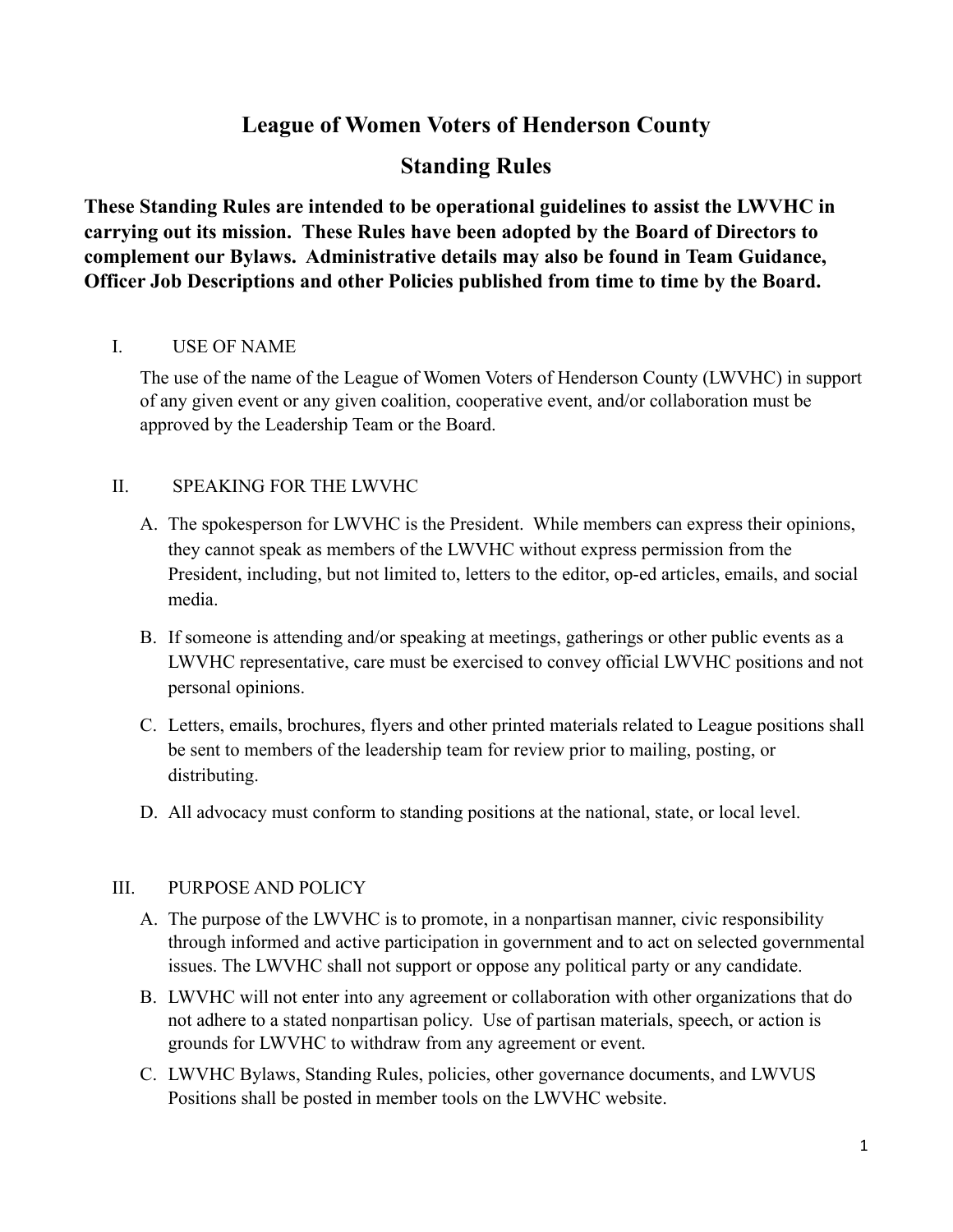#### IV. MEMBERSHIP DUES

- A. Per fiscal year, single member dues are \$55.00, and family dues are \$85.00.
- B. Full-time students shall be exempt from payment of dues.
- C. The League operates on a July 1 to June 30 fiscal year (FY), and dues for a given FY are payable by the start of the FY. Members whose dues have not been paid by November 1 will be removed from the membership roster. New members joining between July 1 and January 31 pay full dues for the current FY. Those joining between February 1 and April 30 pay half that amount, and those joining between May 1 and June 30 pay the full amount, which covers the remainder of the current FY and all of the following FY.
- D. Scholarships may be available upon inquiry with the Treasurer.

#### V. OFFICERS, ELECTED DIRECTORS and NOMINATING COMMITTEE

- A. Term Limits
	- 1. The term limits on LWVHC Board members shall not exceed six years.
	- 2. Officer terms are defined in the Bylaws. One term for each officer is two years. An officer may serve in one position for only two terms. A person is not prohibited from serving additional terms in a different officer role.
	- 3. Appointed Board members serve for one year (or for the remainder of that term) and may be considered for reappointment or election to the Board for a maximum of six consecutive years of Board service.
	- 4. Board members may return to the Board after a one-year absence to serve in an elected or appointed capacity.
	- 5. This recommendation is not to be interpreted as inhibiting League service or inhibiting the right of the President in making leadership appointments.
- B. Any vacancy occurring by reason of death, resignation, or disqualification of an officer, director, or nominating committee member may be filled by the Board of Directors until the next annual meeting.
- C. Officers and Directors should adhere to the duties and responsibilities described in Attachment A, Job Descriptions.
- D. Absences
	- 1. It is required that elected and appointed Board members be available for the regular monthly meetings of the Board of the League of Women Voters to conduct League business.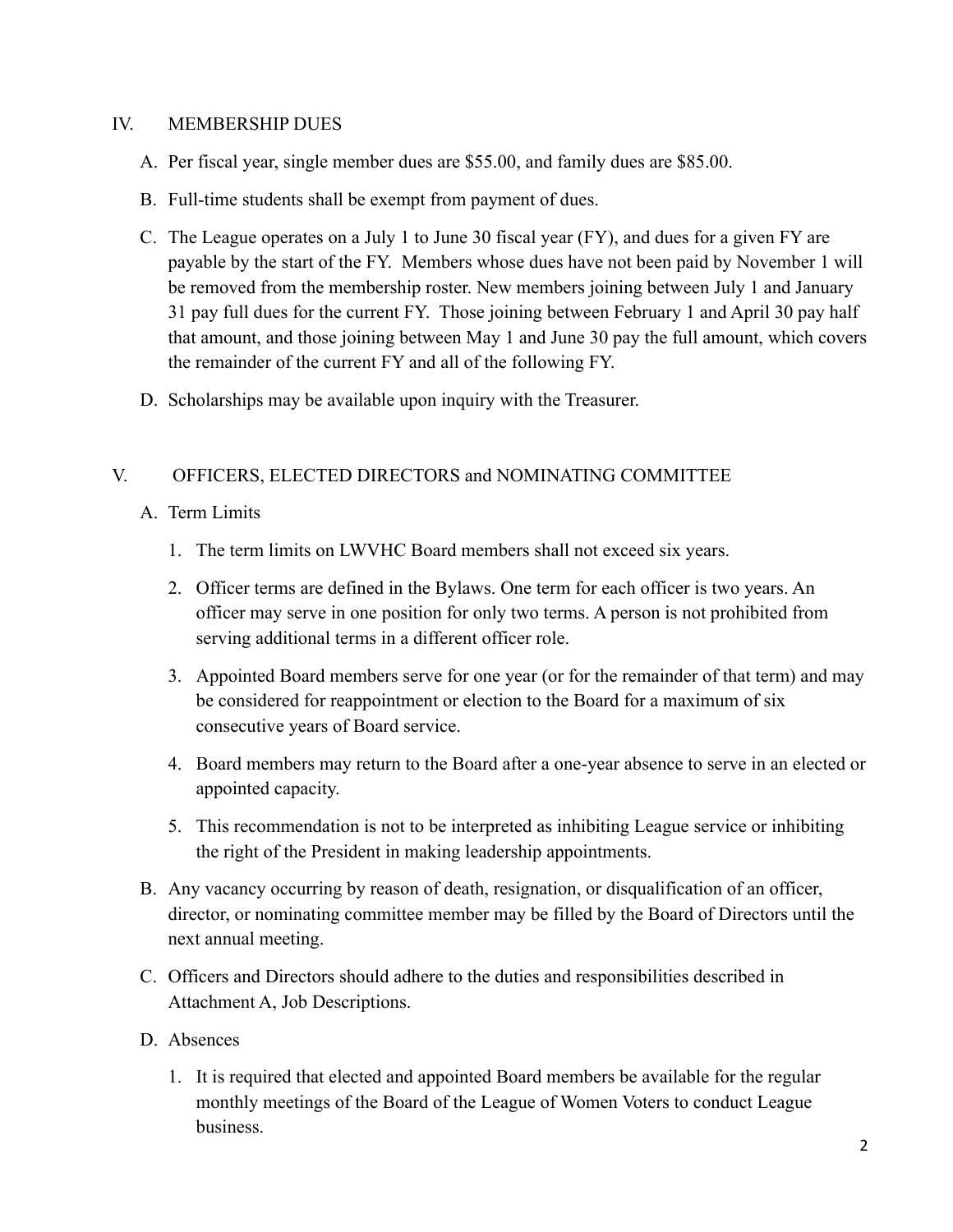- 2. Appointed and elected members of the Board of Directors, including elected officers, shall be permitted three absences of regular Board meetings in one fiscal year. A member is to notify the President of any planned absence prior to the called meeting.
- 3. If members anticipate an extended absence, they should make the Board aware of the circumstance so that the Board may plan for and manage the work assigned to that member during the absence.
- 4. If there is an excess of three absences in a twelve-month period, the Board and member shall evaluate Board participation. A decision to ask a member to resign from the Board must have the support and recommendation of the Leadership Team.

## VI. MEETINGS

- A. There shall be at least three meetings of the membership each year, virtual or in-person. Time and place shall be determined by the Board of Directors. This requirement is satisfied by program meetings, educational meetings, or other publicized LWVHC events that are not of a primarily social nature.
- B. In keeping with a policy of Diversity, Equity and Inclusion, there shall be no barriers to full participation in any activities of LWVHC. LWVHC is committed to providing an inclusive and welcoming environment for all. When planning meetings, LWVHC shall consider DEI issues such as accessibility, cost, time of meeting, and any special accommodations required or requested by attendees.
- C. Board Meetings: All members may attend regular Board meetings as Observers, except for closed sessions. All members may review minutes of regular Board meetings, except for closed sessions. All members may speak to the Board during the Member Comment period on the agenda, and/or at the request of the President.

#### VII. COMMITTEES/TEAMS

- A. A Finance Committee shall be appointed by the Board of Directors at least two months prior to the annual meeting to prepare a budget for the ensuing year. The proposed budget shall be sent to all members one month before the annual meeting.
- B. Special committees/teams may be created as necessary during the annual meeting or by the Board of Directors.
- C. Each committee/team will have a designated chair/team leader appointed by the President. If the chair/team leader is not a LWVHC board member, a liaison to the committee/team will be selected by the Board to assist in communications.
- D. The chair/team leader will inform the Board of its activities, challenges, and accomplishments through monthly reports to the Board.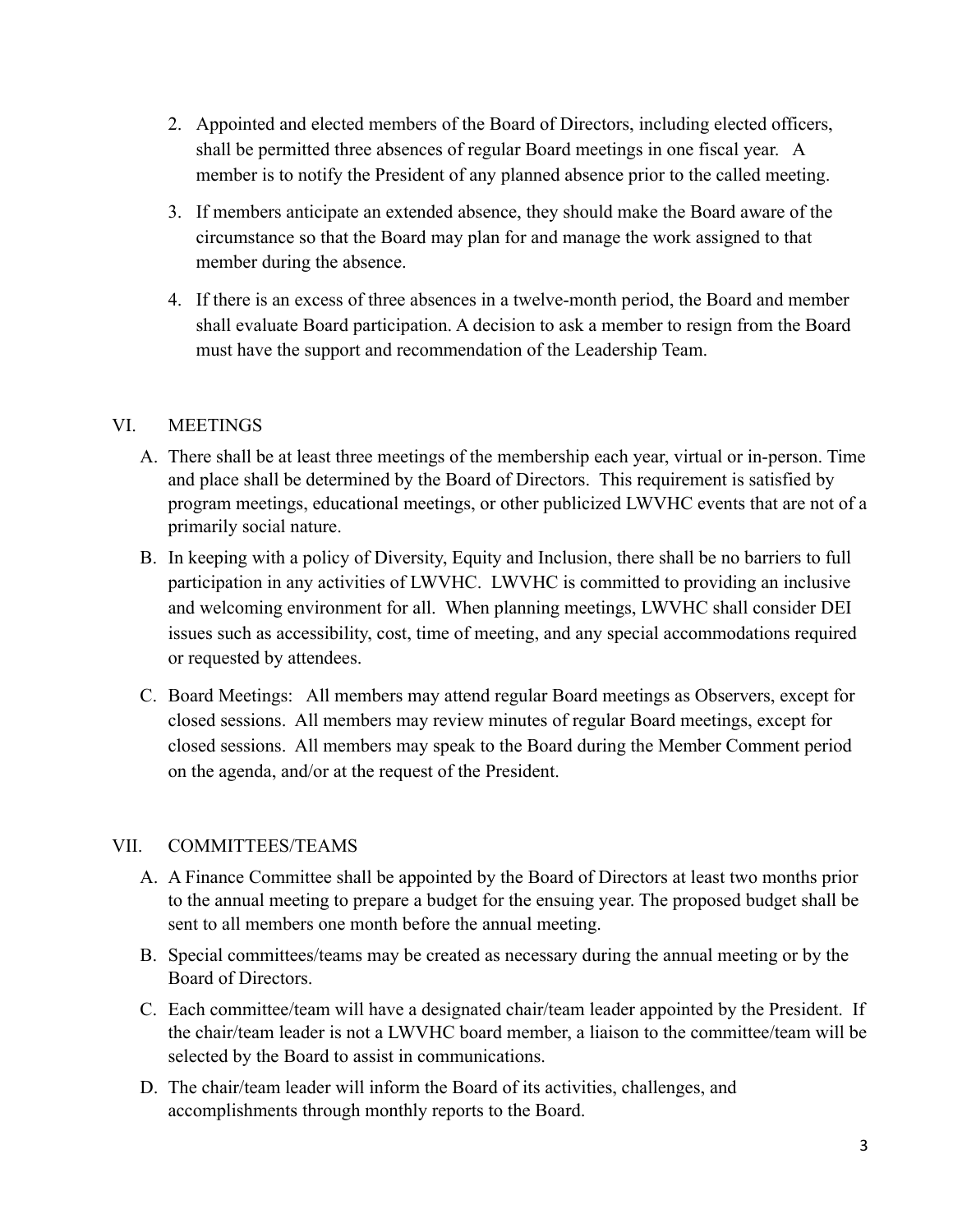- E. Likewise, the LWVHC Board will ask the committee/team for advice and expertise in matters that arise within the committee/team's purview.
- F. Committees/teams are allowed and encouraged to form partnerships with other nonpartisan organizations to further their activities with knowledge and permission from the LWVHC Board.
- G. If a committee/team disbands, the chair/team leader shall notify the President so that its resources may be reallocated.
- H. There will be no limits on terms that one member may serve as chair of a certain committee or other appointed position. It is recommended that the President, in making appointments for a term of office, consider the interval of six years as a length of time appropriate for holding an appointed position. It is also understood that an appointed position may be designated on board or off board.

## VIII. FINANCIAL ADMINISTRATION

- A. Insofar as items submitted for payment are consistent with League policies and the budget line item has been previously approved, the Treasurer will pay those bills without Board discussion unless the Treasurer chooses to present the item(s) to the Board. Transfers of amounts within the budget must be approved by the Board.
- B. Members shall submit an Expense Voucher Form (found under member tools on LWVHC website) to be reimbursed for approved expenses consistent with League policies.
- C. Any in-kind contribution shall be recorded on the Expense Voucher Form and shall be submitted to the Treasurer, who shall record it in the monthly financial report as an in-kind contribution as opposed to a cash contribution. This policy will help to distinguish the cash contributions from the in-kind contributions and assist greatly in reflecting the actual cost of operating LWVHC each year.
- D. With prior approval of the Board, expenses for LWVUS and LWVNC conventions, or other LWV retreats, council meetings, or other meetings may be reimbursed to attending members at an approved rate per convention/meeting out of budgeted funds.

#### IX. DOCUMENT RETENTION

- A. The minutes of all meetings shall be transferred by the Secretary at the end of the year to an electronic storage device and kept with the Secretary until such time as the office is relinquished to the successor. The records shall then be passed to the new Secretary. Annually, the electronic storage device shall be transferred to Blue Ridge Community College (BRCC) where a LWVHC file cabinet is accessed through the library staff.
- B. Financial records, including bank reconciliations, bank statements, and internal financial review reports, shall shall be retained by the Treasurer for a period of three years after the tax return has been filed.